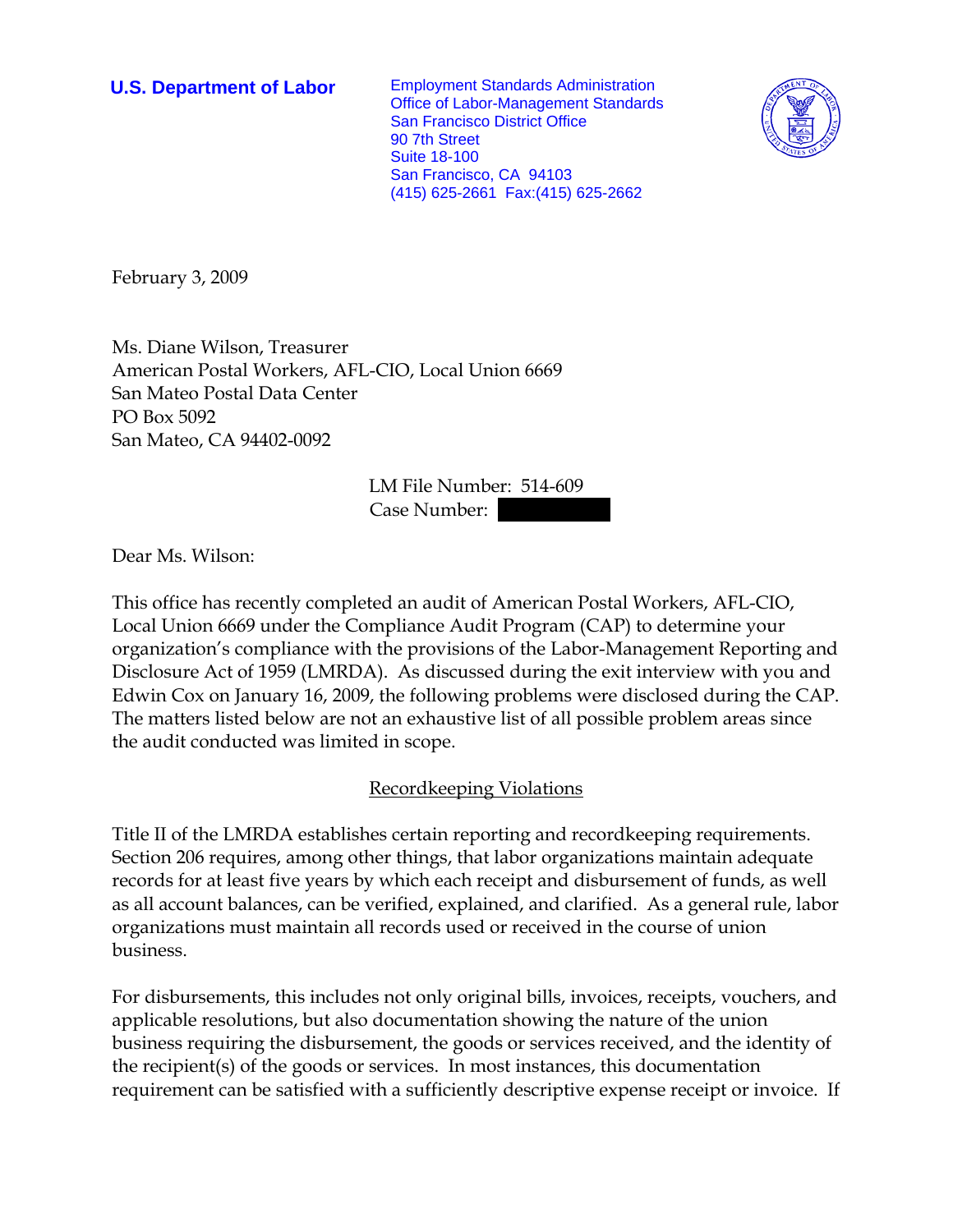Letter/Ms. Diane Wilson February 3, 2009 Page 2 of 3

an expense receipt is not sufficiently descriptive, a union officer or employee should write a note on it providing the additional information. For money it receives, the labor organization must keep at least one record showing the date, amount, purpose, and source of that money. The labor organization must also retain bank records for all accounts.

The president and treasurer (or corresponding principal officers) of your union, who are required to sign your union's LM report, are responsible for properly maintaining union records.

The audit of Local 6669's 2007 records revealed the following recordkeeping violations:

General Reimbursed and Credit Card Expenses

Local 6669 did not retain adequate documentation for credit card expenses for travel and other expenses incurred by officers and employees totaling at least \$2,274.58.

As previously noted above, labor organizations must retain original receipts, bills, and vouchers for all disbursements. The president and treasurer (or corresponding principal officers) of your union, who are required to sigh your union's LM report, are responsible for properly maintaining union records.

Based on your assurance that Local 6669 will retain adequate documentation in the future, OLMS will take no further enforcement action at this time regarding the above violations.

## Reporting Violations

The audit disclosed a violation of LMRDA Section 201(b), which requires labor organizations to file annual financial reports accurately disclosing their financial condition and operations. The Labor Organization Annual Report Form LM-3 filed by Local 6669 for fiscal year ending December 31, 2007, was deficient in the following areas. The audit of Local 6669's 2007 records revealed the following reporting violations:

Disbursements to Officers and Employees

The salary of \$4,211.69 paid to the vice-president was not correctly reported in Item 24 (All Officers and Disbursements to Officers). Only part of the salary, \$1,001.00, was reported in item 24 and the remainder, \$3,210.69, was reported in other categories.